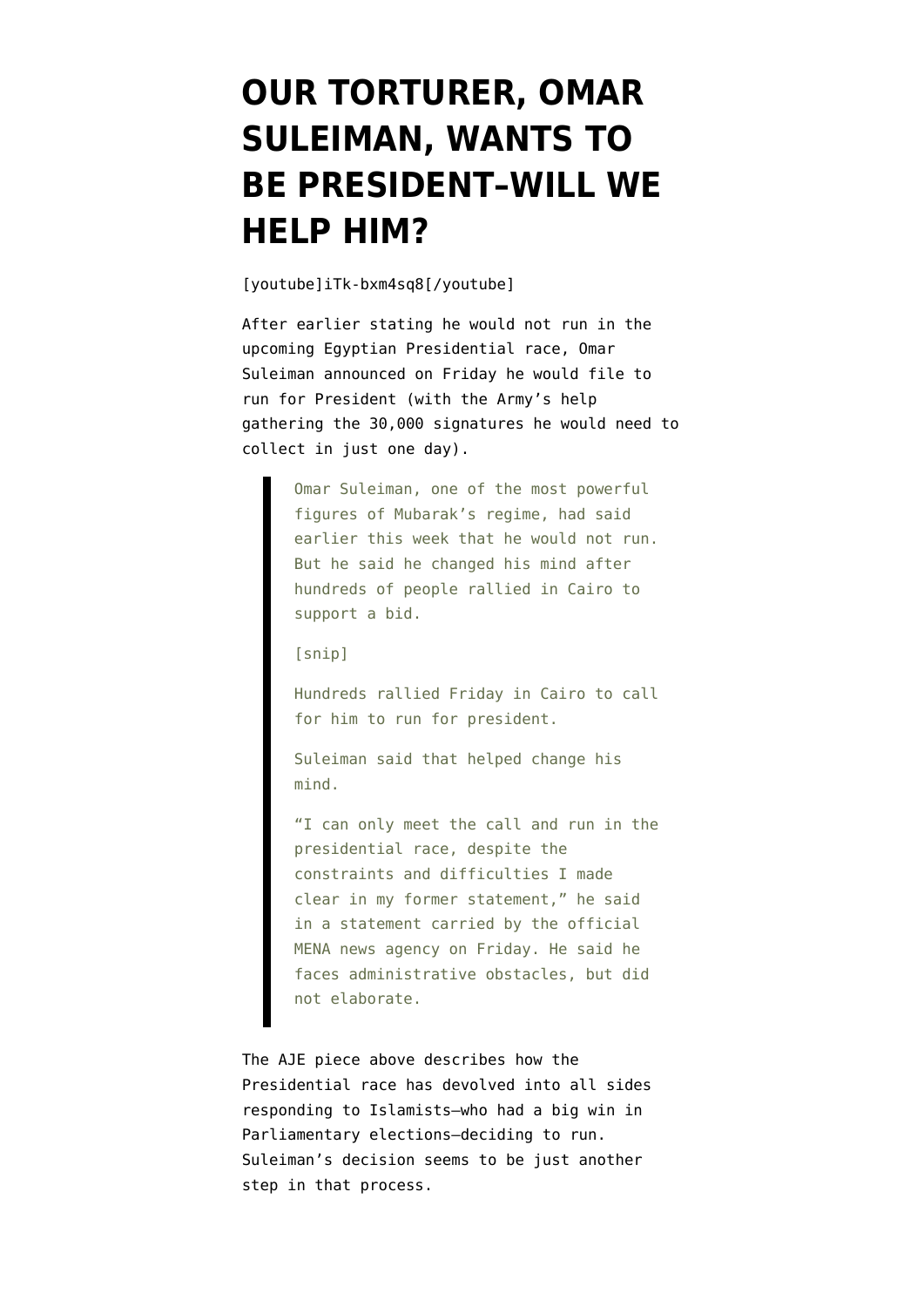Mr. Suleiman's decision raises the possibility that, one year after an uprising that was spurred in part by the Mubarak regime's brutality, torture, and oppression, one of the architects of that repression could become Egypt's first post-Mubarak president.

Some see his candidacy as a response by Egypt's military rulers to the Muslim Brotherhood's recent decision to field a presidential candidate – a decision that broke a year-long promise to stay out of the race. Omar Ashour, a visiting fellow at the Brookings Doha Center in Qatar, says Suleiman's candidacy raises the possibility that the Supreme Council of the Armed Forces (SCAF), which is currently ruling Egypt, may rig the elections to favor the former intelligence chief.

Some observers suggest Suleiman's move is just be an effort to make Amr Moussa look credible by comparison.

But as Jeff Stein [reviews,](http://spytalkblog.blogspot.com/2012/04/cias-man-in-cairo-emerges-in-egypt.html) in many ways he'd be the most palatable candidate to the West, largely because of our long history of cooperating with him on things like torturing Ibn Shaikh al-Libi to generate propaganda with which to start the Iraq War. People predicted Suleiman might succeed Hosni Mubarak long before the Arab Uprising.

> "An open question is whether he can count on help from his longtime friends in the CIA," I wrote back in January 2011.

"Ask who they posit as a possible successor," a State Department expert on the region told me then. "Bet you a beer, the name Omar Suleiman comes up more often than most."

The Wall Street Journal's Jerusalem correspondent, Charles Levinson, also